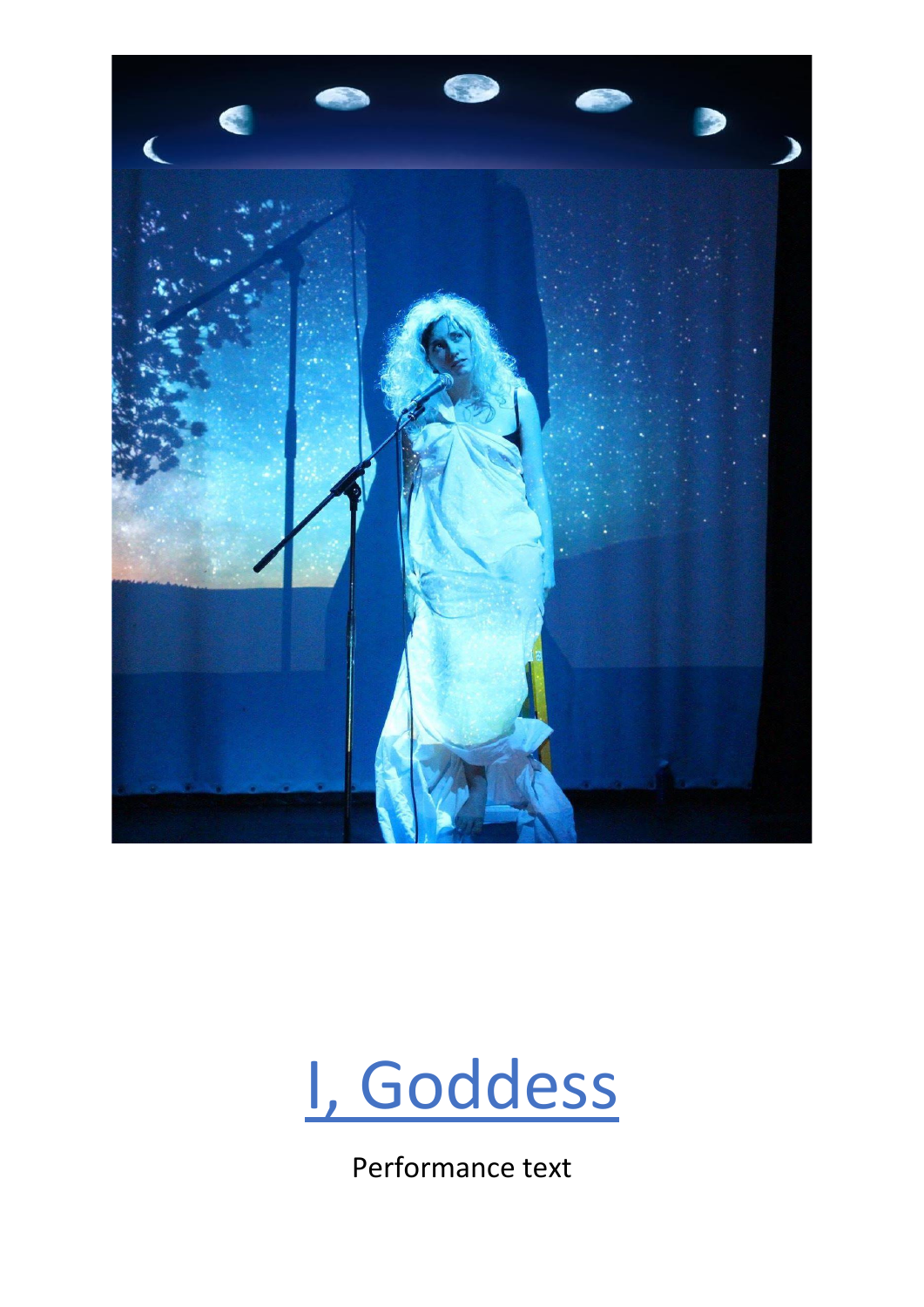

I, Goddess. You, Goddess. We, Goddess.

We are in perpetuity connected, interstellar synchronicity reflected in the bathroom mirror. I spy in your pallor, your own pale face. A trace perhaps, of my celestial body.

The sun, moon, and stars journey through my skin. My void is the nothing where it all begins. Cocooned inside my velvet darkness, hangs the opalescent moon.

Silver goddess of the obsidian sky, great rock to which my knickers are tied.

I feel your phases, your changing faces,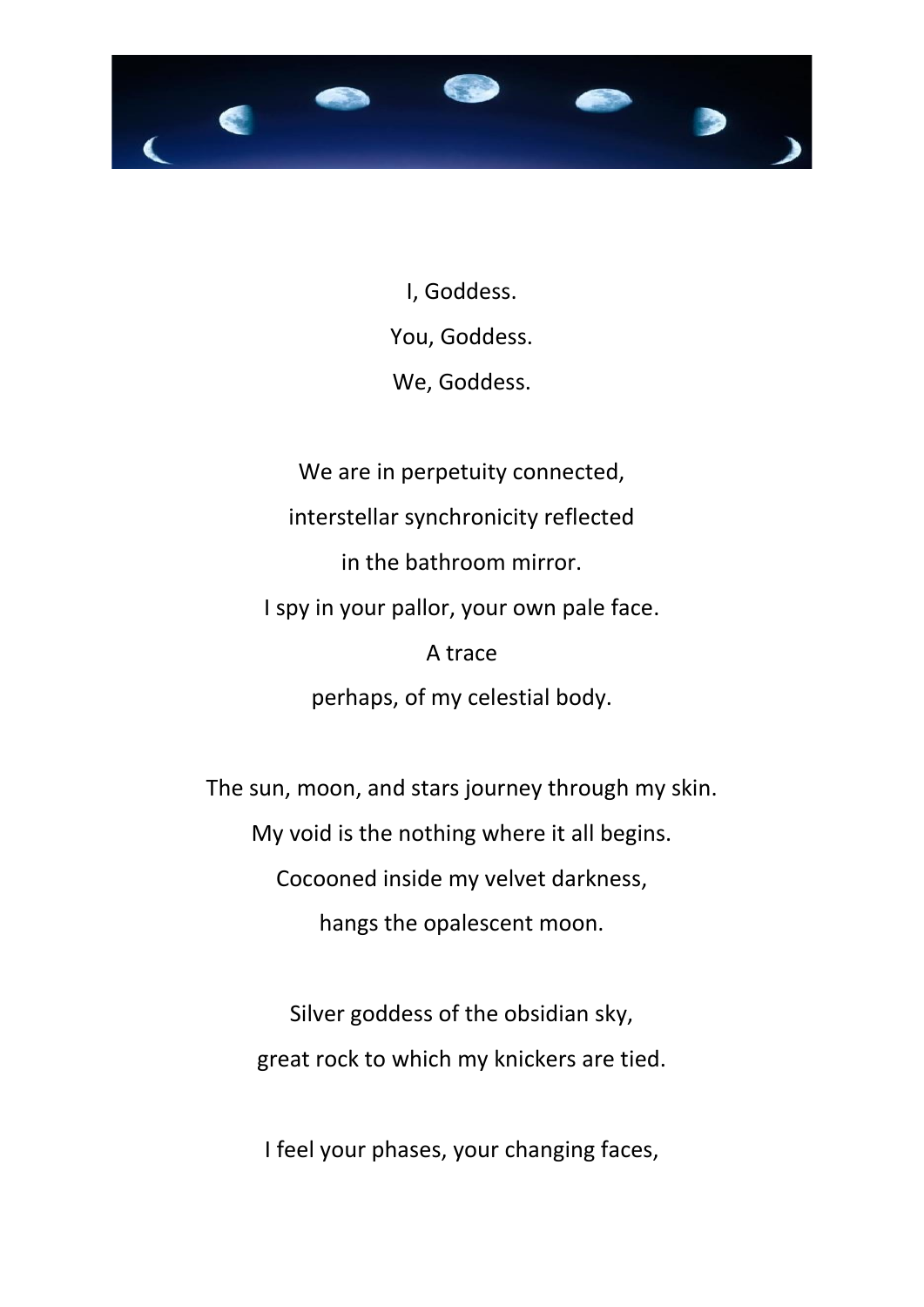

as you stir me deep within.

I know your moods like they are my own, your craters marr my skin.

We trip hand in hand through your darkness, And your brightness shocks me with its starkness On my favourite underwear. There.

> Incarnadine incontinence. Nihilistic opulence.

You see, oh moon, I cannot resist the tempting pull of your monthly kiss. You call me, Phoebe, with your siren's song. And so it flows on…and on…and on.

I am the ocean, my blood is the tide. The salty stream swells now from inside. Legs spread wide, I languish in your decadent glory because your moonlight shows my story.